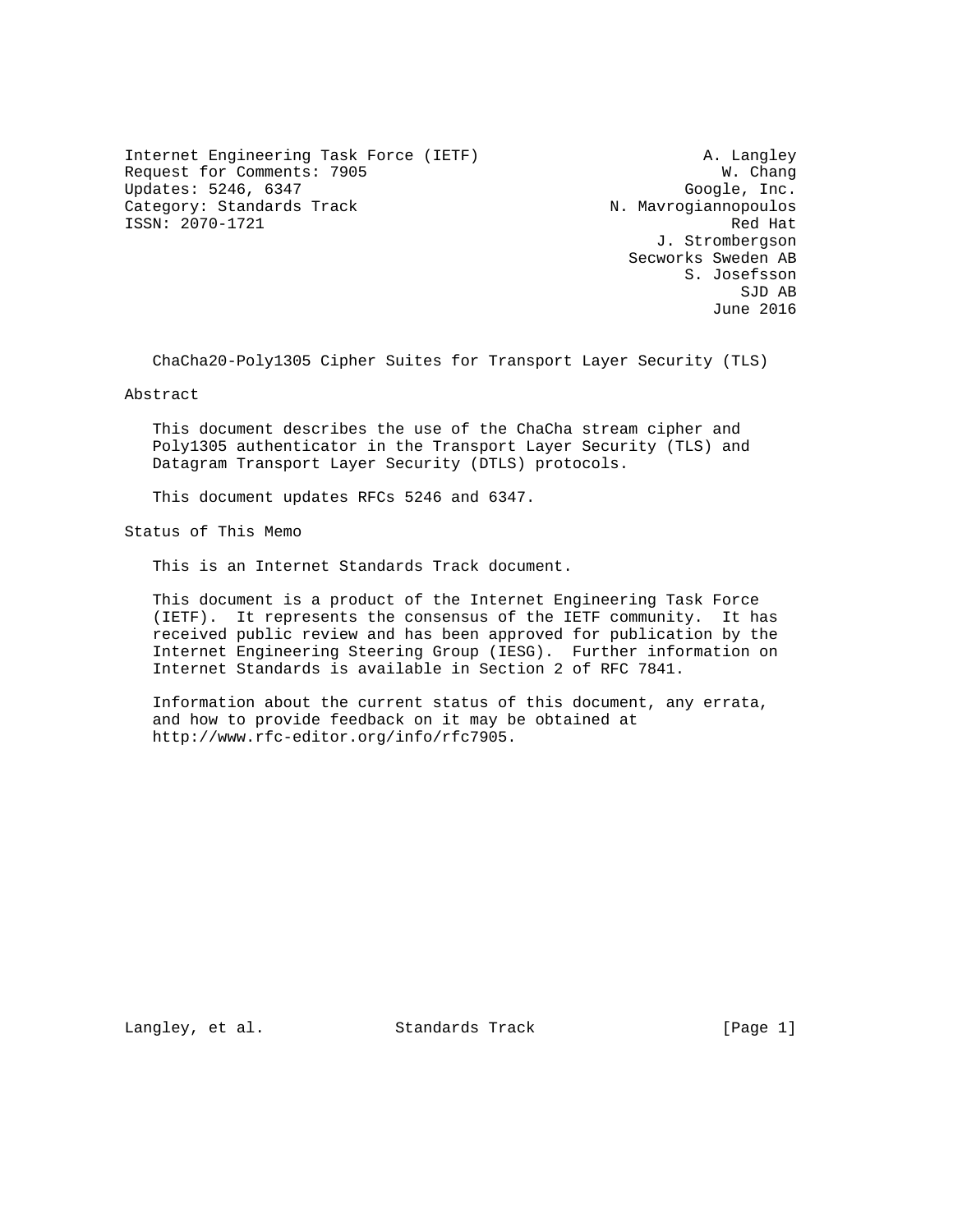# Copyright Notice

 Copyright (c) 2016 IETF Trust and the persons identified as the document authors. All rights reserved.

 This document is subject to BCP 78 and the IETF Trust's Legal Provisions Relating to IETF Documents (http://trustee.ietf.org/license-info) in effect on the date of publication of this document. Please review these documents carefully, as they describe your rights and restrictions with respect to this document. Code Components extracted from this document must include Simplified BSD License text as described in Section 4.e of the Trust Legal Provisions and are provided without warranty as described in the Simplified BSD License.

Table of Contents

|  | 2. ChaCha20 Cipher Suites 4   |  |
|--|-------------------------------|--|
|  |                               |  |
|  |                               |  |
|  |                               |  |
|  | 5.1. Normative References 6   |  |
|  | 5.2. Informative References 6 |  |
|  |                               |  |
|  |                               |  |
|  |                               |  |

Langley, et al. Standards Track [Page 2]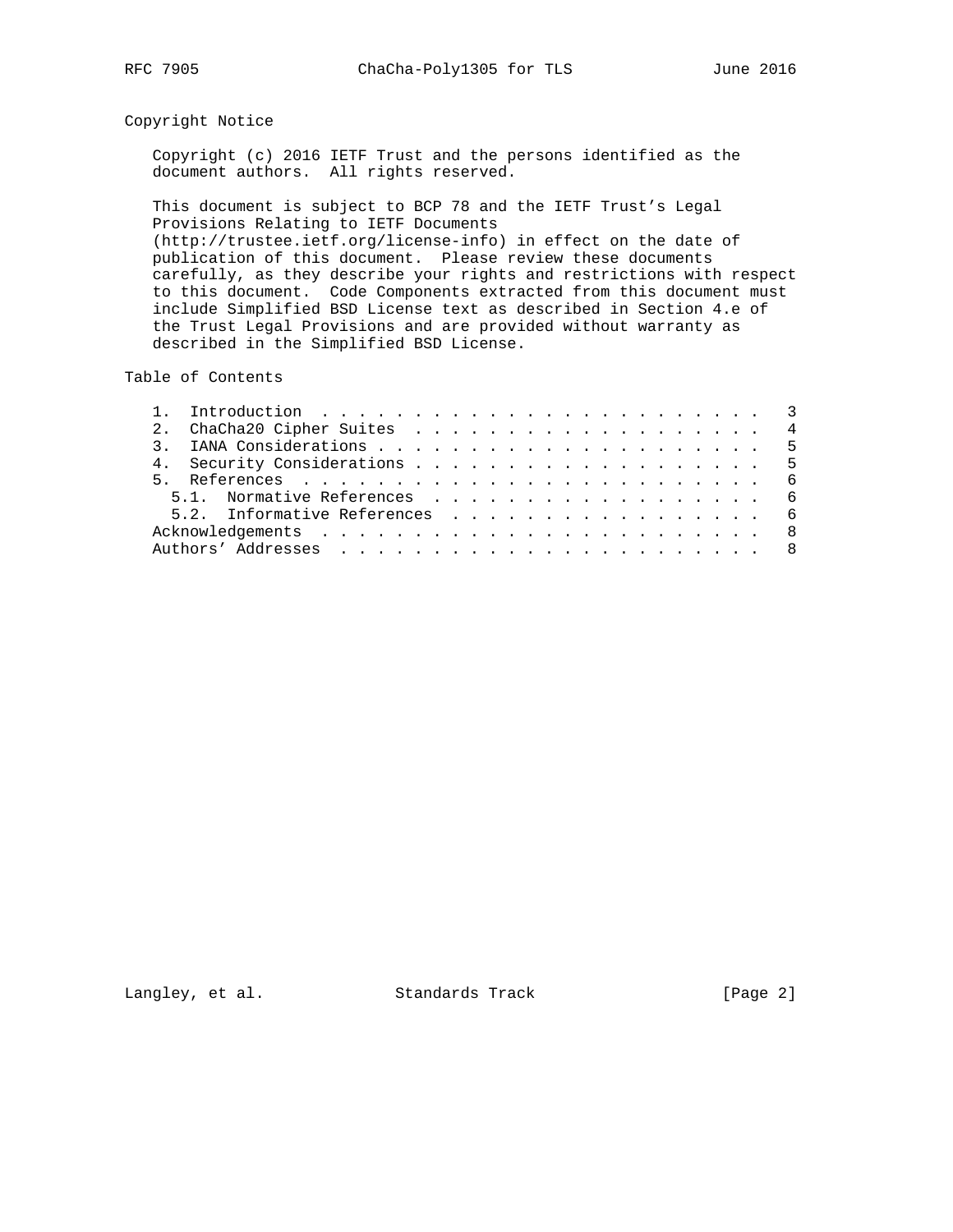# 1. Introduction

 This document describes the use of the ChaCha stream cipher and Poly1305 authenticator in version 1.2 or later of the Transport Layer Security (TLS) protocol [RFC5246] as well as version 1.2 or later of the Datagram Transport Layer Security (DTLS) protocol [RFC6347].

 ChaCha [CHACHA] is a stream cipher developed by D. J. Bernstein in 2008. It is a refinement of Salsa20, which is one of the selected ciphers in the eSTREAM portfolio [ESTREAM], and it was used as the core of the SHA-3 finalist, BLAKE.

 The variant of ChaCha used in this document has 20 rounds, a 96-bit nonce, and a 256-bit key; it is referred to as "ChaCha20". This is the conservative variant (with respect to security) of the ChaCha family and is described in [RFC7539].

 Poly1305 [POLY1305] is a Wegman-Carter, one-time authenticator designed by D. J. Bernstein. Poly1305 takes a 256-bit, one-time key and a message, and it produces a 16-byte tag that authenticates the message such that an attacker has a negligible chance of producing a valid tag for an inauthentic message. It is described in [RFC7539].

 ChaCha and Poly1305 have both been designed for high performance in software implementations. They typically admit a compact implementation that uses few resources and inexpensive operations, which makes them suitable on a wide range of architectures. They have also been designed to minimize leakage of information through side-channels.

 Recent attacks [CBC-ATTACK] have indicated problems with the CBC-mode cipher suites in TLS and DTLS, as well as issues with the only supported stream cipher (RC4) [RC4-ATTACK]. While the existing Authenticated Encryption with Associated Data (AEAD) cipher suites (based on AES-GCM) address some of these issues, there are concerns about their performance and ease of software implementation.

 Therefore, a new stream cipher to replace RC4 and address all the previous issues is needed. It is the purpose of this document to describe a secure stream cipher for both TLS and DTLS that is comparable to RC4 in speed on a wide range of platforms and can be implemented easily without being vulnerable to software side-channel attacks.

Langley, et al. Standards Track [Page 3]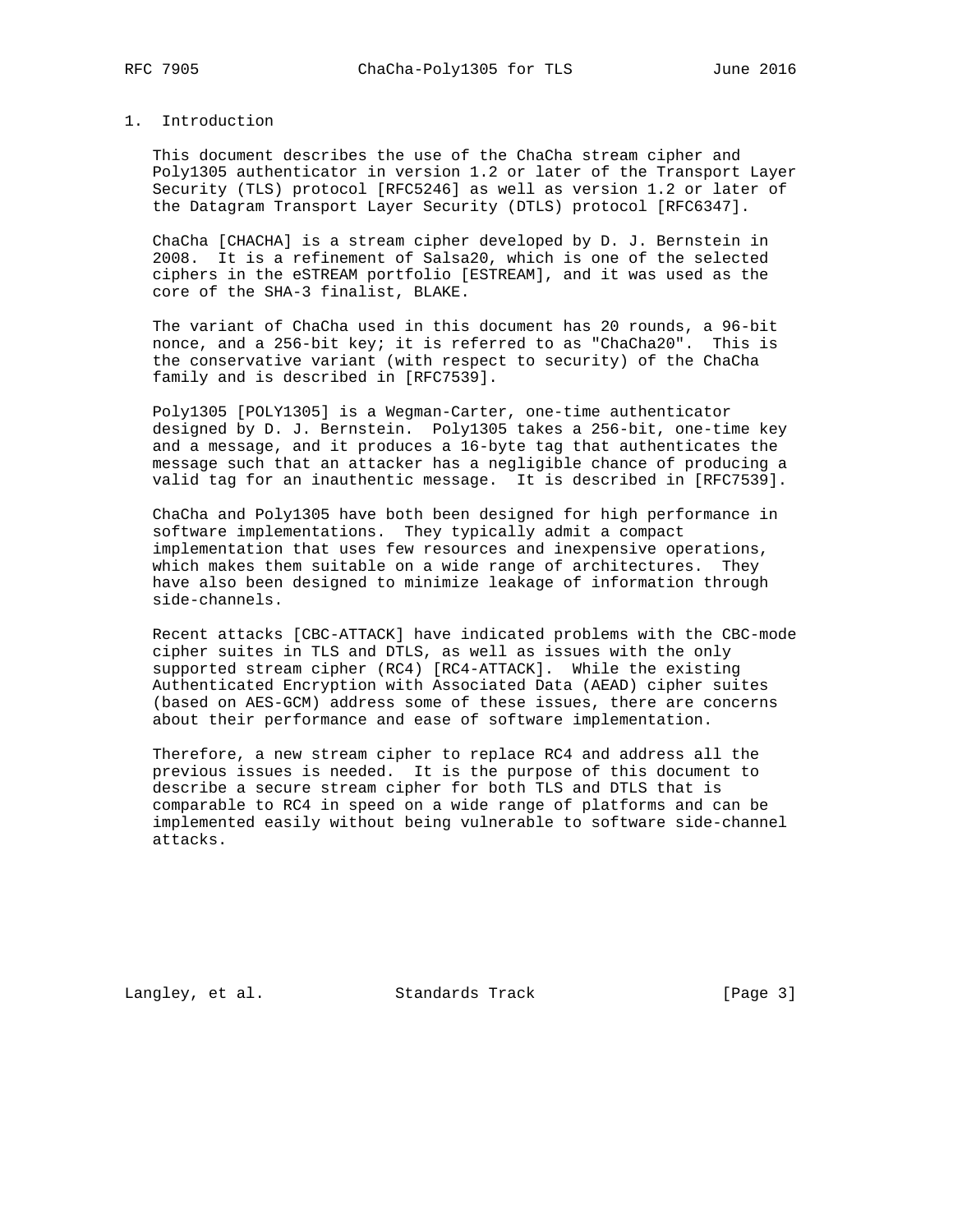## 2. ChaCha20 Cipher Suites

 The ChaCha20 and Poly1305 primitives are built into an AEAD algorithm [RFC5116], AEAD\_CHACHA20\_POLY1305, as described in [RFC7539]. This AEAD is incorporated into TLS and DTLS as specified in Section 6.2.3.3 of [RFC5246].

 AEAD\_CHACHA20\_POLY1305 requires a 96-bit nonce, which is formed as follows:

- 1. The 64-bit record sequence number is serialized as an 8-byte, big-endian value and padded on the left with four 0x00 bytes.
- 2. The padded sequence number is XORed with the client\_write\_IV (when the client is sending) or server\_write\_IV (when the server is sending).

 In DTLS, the 64-bit seq\_num is the 16-bit epoch concatenated with the 48-bit sequence\_number.

 This nonce construction is different from the one used with AES-GCM in TLS 1.2 but matches the scheme expected to be used in TLS 1.3. The nonce is constructed from the record sequence number and the shared secret, both of which are known to the recipient. The advantage is that no per-record, explicit nonce need be transmitted, which saves eight bytes per record and prevents implementations from mistakenly using a random nonce. Thus, in the terms of [RFC5246], SecurityParameters.fixed\_iv\_length is twelve bytes and SecurityParameters.record\_iv\_length is zero bytes.

The following cipher suites are defined:

| TLS_ECDHE_RSA_WITH_CHACHA20_POLY1305_SHA256                           | $= \{0xCC, 0xA8\}$               |  |
|-----------------------------------------------------------------------|----------------------------------|--|
| TLS_ECDHE_ECDSA_WITH_CHACHA20_POLY1305_SHA256 = ${0 \times C$ , 0xA9} |                                  |  |
| TLS_DHE_RSA_WITH_CHACHA20_POLY1305_SHA256                             | $= \{0 \times CC, 0 \times AA\}$ |  |
|                                                                       |                                  |  |
| TLS_PSK_WITH_CHACHA20_POLY1305_SHA256                                 | $= \{0 \times CC, 0 \times AB\}$ |  |
| TLS_ECDHE_PSK_WITH_CHACHA20_POLY1305_SHA256                           | $= \{0 \times CC, 0 \times AC\}$ |  |
| TLS DHE PSK WITH CHACHA20 POLY1305 SHA256                             | $= \{0 \times CC, 0 \times AD\}$ |  |
| TLS_RSA_PSK_WITH_CHACHA20_POLY1305_SHA256                             | $= \{0 \times CC, 0 \times AE\}$ |  |

 The DHE\_RSA, ECDHE\_RSA, ECDHE\_ECDSA, PSK, ECDHE\_PSK, DHE\_PSK, and RSA\_PSK key exchanges for these cipher suites are unaltered; thus, they are performed as defined in [RFC5246], [RFC4492], and [RFC5489].

 The pseudorandom function (PRF) for all the cipher suites defined in this document is the TLS PRF with SHA-256 [FIPS180-4] as the hash function.

Langley, et al. Standards Track [Page 4]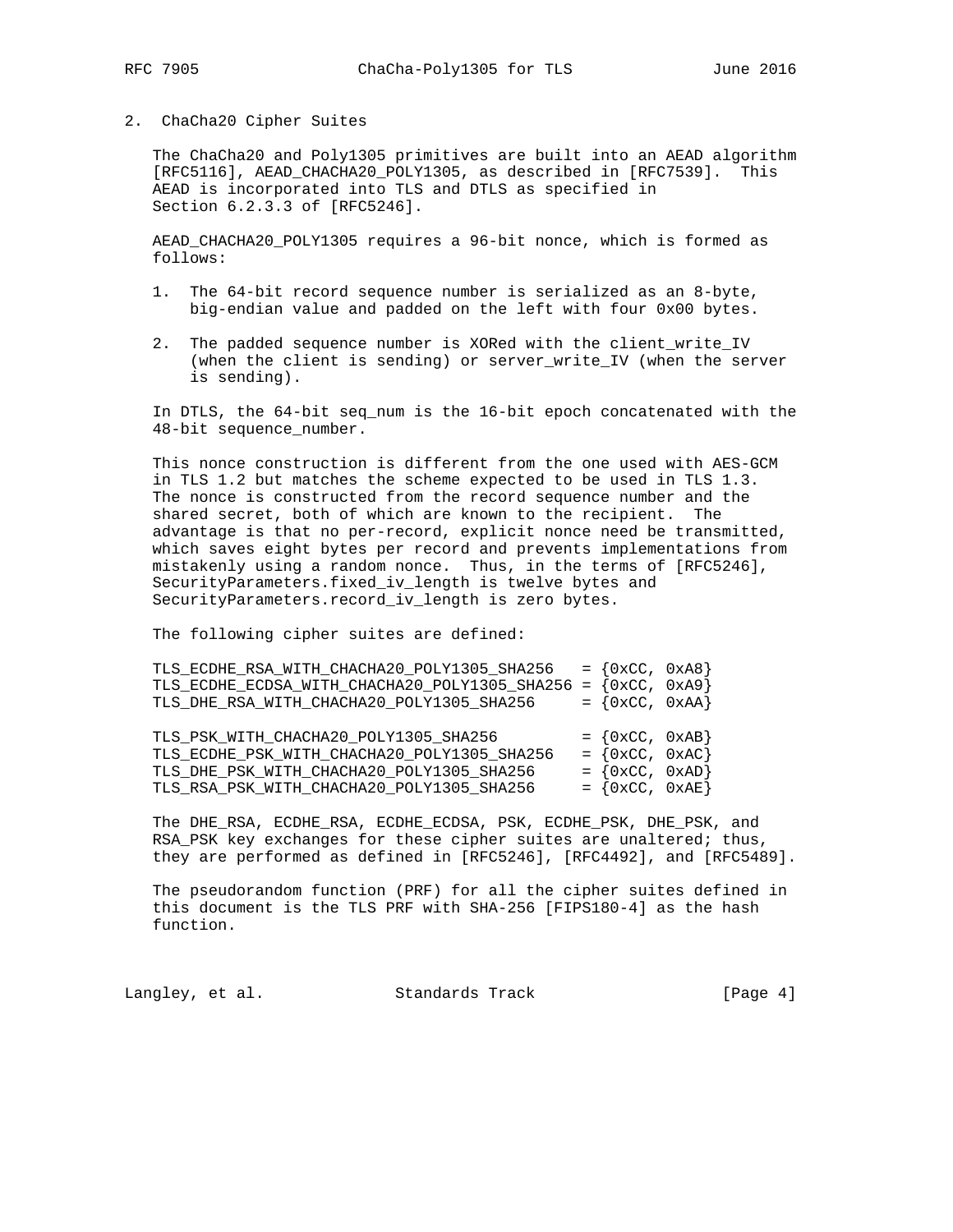# 3. IANA Considerations

 IANA has added the following entries in the TLS Cipher Suite Registry:

| TLS_ECDHE_RSA_WITH_CHACHA20_POLY1305_SHA256 |                                  |                                                                                                                                                                          |
|---------------------------------------------|----------------------------------|--------------------------------------------------------------------------------------------------------------------------------------------------------------------------|
|                                             |                                  |                                                                                                                                                                          |
| TLS_DHE_RSA_WITH_CHACHA20_POLY1305_SHA256   |                                  |                                                                                                                                                                          |
|                                             |                                  |                                                                                                                                                                          |
| TLS PSK WITH CHACHA20 POLY1305 SHA256       |                                  |                                                                                                                                                                          |
|                                             |                                  |                                                                                                                                                                          |
| TLS_ECDHE_PSK_WITH_CHACHA20_POLY1305_SHA256 | $= \{0 \times CC, 0 \times AC\}$ |                                                                                                                                                                          |
| TLS_DHE_PSK_WITH_CHACHA20_POLY1305_SHA256   | $= \{0 \times CC, 0 \times AD\}$ |                                                                                                                                                                          |
|                                             |                                  | $= \{0 \times CC, 0 \times A8\}$<br>TLS_ECDHE_ECDSA_WITH_CHACHA20_POLY1305_SHA256 = {0xCC, 0xA9}<br>$= \{0 \times CC, 0 \times AA\}$<br>$= \{0 \times CC, 0 \times AB\}$ |

### 4. Security Considerations

 ChaCha20 follows the same basic principle as Salsa20 [SALSA20SPEC], a cipher with significant security review [SALSA20-SECURITY] [ESTREAM]. At the time of writing this document, there are no known significant security problems with either cipher, and ChaCha20 is shown to be more resistant in certain attacks than Salsa20 [SALSA20-ATTACK]. Furthermore, ChaCha20 was used as the core of the BLAKE hash function, a SHA3 finalist, which has received considerable cryptanalytic attention [NIST-SHA3].

 Poly1305 is designed to ensure that forged messages are rejected with a probability of  $1-(n/2^{\lambda}107)$ , where n is the maximum length of the input to Poly1305. In the case of (D)TLS, this means a maximum forgery probability of about 1 in 2^93.

 The cipher suites described in this document require that a nonce never be repeated under the same key. The design presented ensures this by using the TLS sequence number, which is unique and does not wrap [RFC5246].

 It should be noted that AEADs, such as ChaCha20-Poly1305, are not intended to hide the lengths of plaintexts. When this document speaks of side-channel attacks, it is not considering traffic analysis, but rather timing and cache side-channels. Traffic analysis, while a valid concern, is outside the scope of the AEAD and is being addressed elsewhere in future versions of TLS.

 Otherwise, this document should not introduce any additional security considerations other than those that follow from the use of the AEAD\_CHACHA20\_POLY1305 construction, thus the reader is directed to the Security Considerations section of [RFC7539].

Langley, et al. Standards Track [Page 5]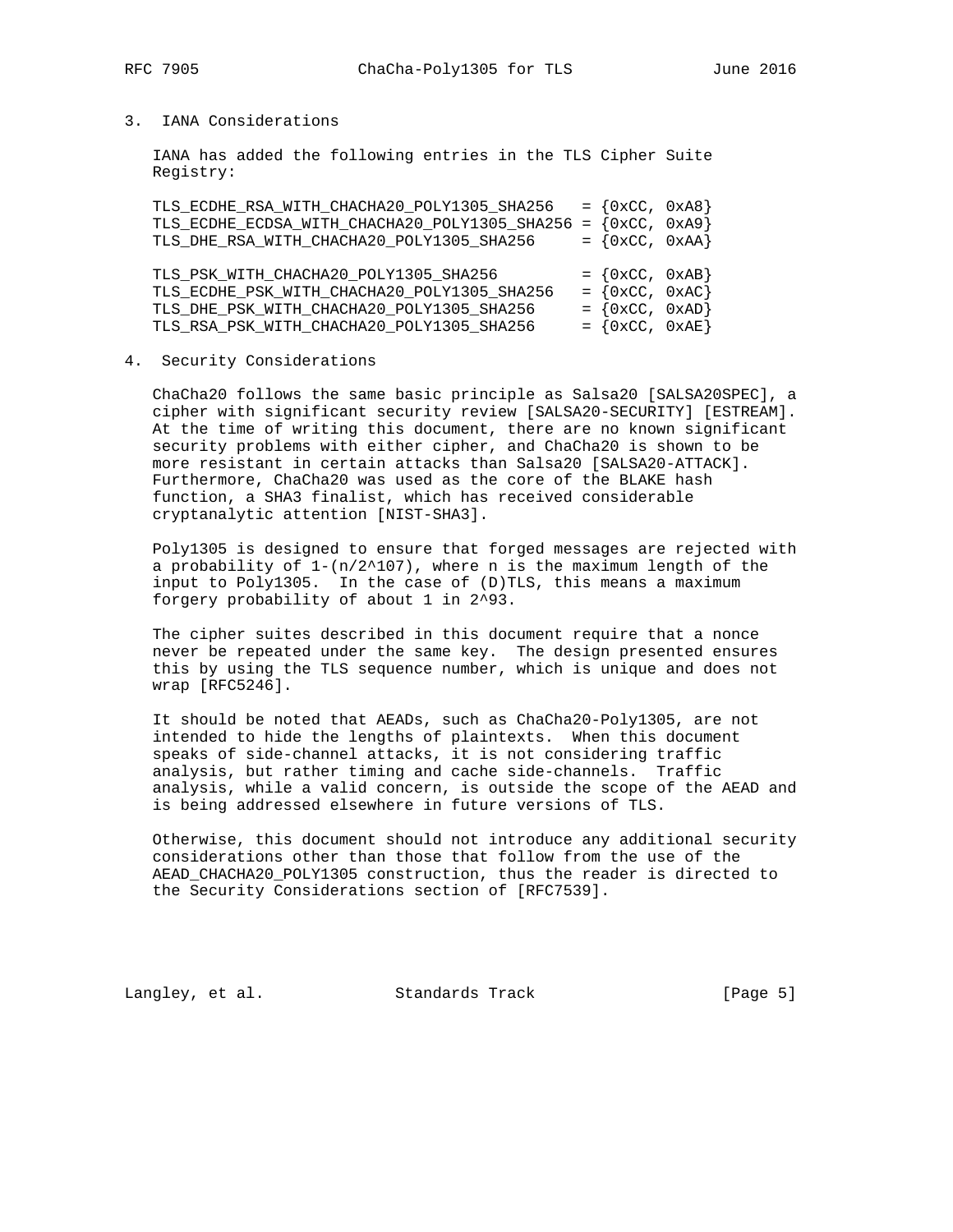# 5. References

5.1. Normative References

[FIPS180-4]

 National Institute of Standards and Technology, "Secure Hash Standard (SHS)", FIPS PUB 180-4, DOI 10.6028/NIST.FIPS180-4, August 2015, <http://nvlpubs.nist.gov/nistpubs/FIPS/ NIST.FIPS.180-4.pdf>.

 [RFC4492] Blake-Wilson, S., Bolyard, N., Gupta, V., Hawk, C., and B. Moeller, "Elliptic Curve Cryptography (ECC) Cipher Suites for Transport Layer Security (TLS)", RFC 4492, DOI 10.17487/RFC4492, May 2006, <http://www.rfc-editor.org/info/rfc4492>.

- [RFC5246] Dierks, T. and E. Rescorla, "The Transport Layer Security (TLS) Protocol Version 1.2", RFC 5246, DOI 10.17487/RFC5246, August 2008, <http://www.rfc-editor.org/info/rfc5246>.
- [RFC5489] Badra, M. and I. Hajjeh, "ECDHE\_PSK Cipher Suites for Transport Layer Security (TLS)", RFC 5489, DOI 10.17487/RFC5489, March 2009, <http://www.rfc-editor.org/info/rfc5489>.
- [RFC6347] Rescorla, E. and N. Modadugu, "Datagram Transport Layer Security Version 1.2", RFC 6347, DOI 10.17487/RFC6347, January 2012, <http://www.rfc-editor.org/info/rfc6347>.
- [RFC7539] Nir, Y. and A. Langley, "ChaCha20 and Poly1305 for IETF Protocols", RFC 7539, DOI 10.17487/RFC7539, May 2015, <http://www.rfc-editor.org/info/rfc7539>.
- 5.2. Informative References

[CBC-ATTACK]

 AlFardan, N. and K. Paterson, "Lucky Thirteen: Breaking the TLS and DTLS Record Protocols", IEEE Symposium on Security and Privacy, 2013, <http://www.ieee-security.org/TC/SP2013/papers/ 4977a526.pdf>.

 [CHACHA] Bernstein, D., "ChaCha, a variant of Salsa20", January 2008, <http://cr.yp.to/chacha/chacha-20080128.pdf>.

Langley, et al. Standards Track [Page 6]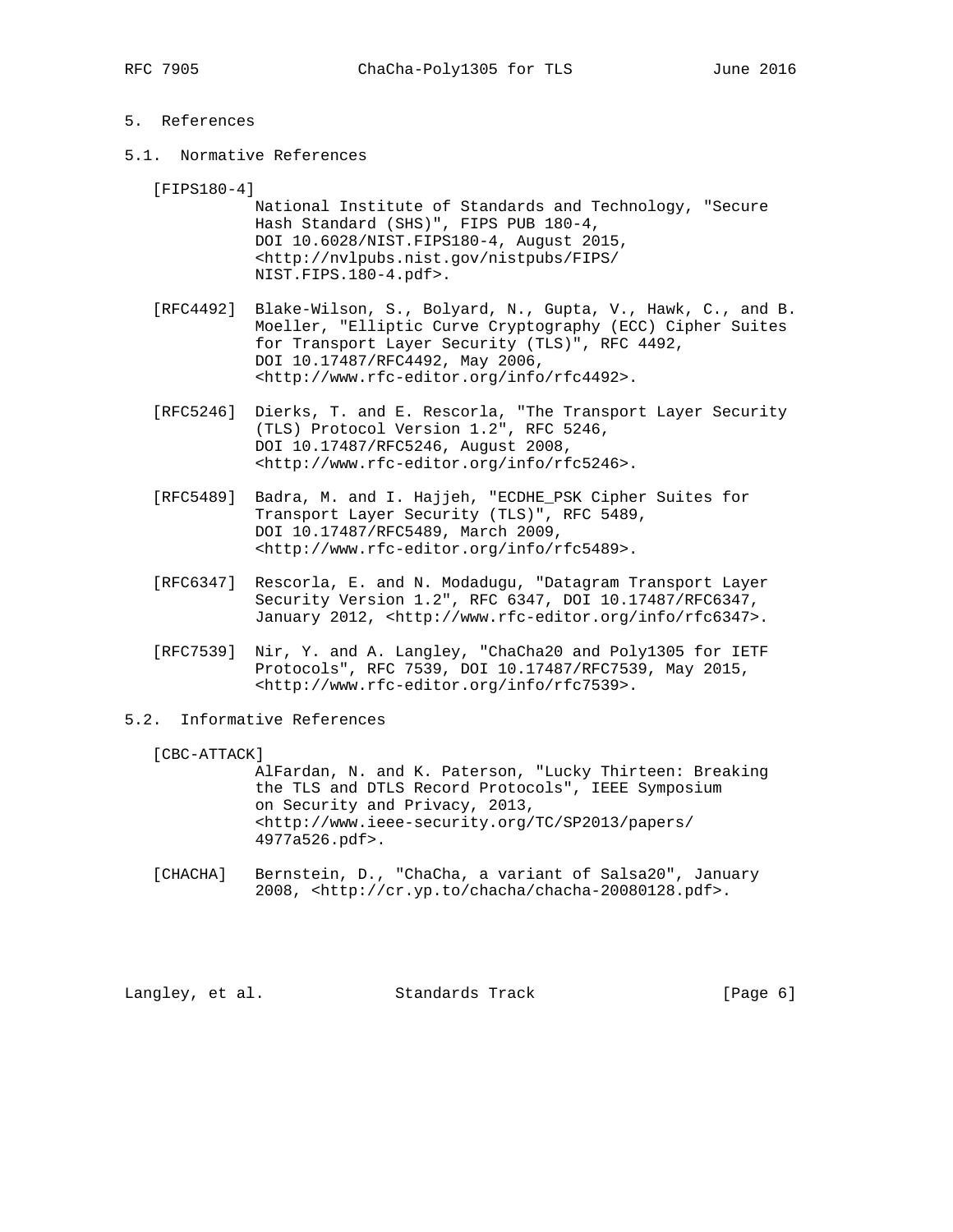[ESTREAM] Babbage, S., DeCanniere, C., Cantenaut, A., Cid, C., Gilbert, H., Johansson, T., Parker, M., Preneel, B., Rijmen, V., and M. Robshaw, "The eSTREAM Portfolio (rev. 1)", September 2008, <http://www.ecrypt.eu.org/stream/finallist.html>.

## [NIST-SHA3]

- Chang, S., Perlner, R., Burr, W., Turan, M., Kelsey, J., Paul, S., and L. Bassham, "Third-Round Report of the SHA-3 Cryptographic Hash Algorithm Competition", DOI 10.6028/NIST.IR.7896, November 2012, <http://dx.doi.org/10.6028/NIST.IR.7896>.
- [POLY1305] Bernstein, D., "The Poly1305-AES message-authentication code", FSE '05 Proceedings of the 12th international conference on Fast Software Encryption Pages 32-49, DOI 10.1007/11502760\_3, February 2005, <http://cr.yp.to/mac/poly1305-20050329.pdf>.

#### [RC4-ATTACK]

 Isobe, T., Ohigashi, T., Watanabe, Y., and M. Morii, "Full Plaintext Recovery Attack on Broadcast RC4", International Workshop on Fast Software Encryption FSE, DOI 10.1007/978-3-662-43933-3\_10, 2013, <http://www.iacr.org/archive/ fse2013/84240167/84240167.pdf>.

 [RFC5116] McGrew, D., "An Interface and Algorithms for Authenticated Encryption", RFC 5116, DOI 10.17487/RFC5116, January 2008, <http://www.rfc-editor.org/info/rfc5116>.

#### [SALSA20-ATTACK]

 Aumasson, J-P., Fischer, S., Khazaei, S., Meier, W., and C. Rechberger, "New Features of Latin Dances: Analysis of Salsa, ChaCha, and Rumba", DOI 10.1007/978-3-540-71039-4\_30, 2007, <http://eprint.iacr.org/2007/472.pdf>.

#### [SALSA20-SECURITY]

 Bernstein, D., "Salsa20 security", April 2005, <http://cr.yp.to/snuffle/security.pdf>.

#### [SALSA20SPEC]

 Bernstein, D., "Salsa20 specification", April 2005, <http://cr.yp.to/snuffle/spec.pdf>.

Langley, et al. Standards Track [Page 7]